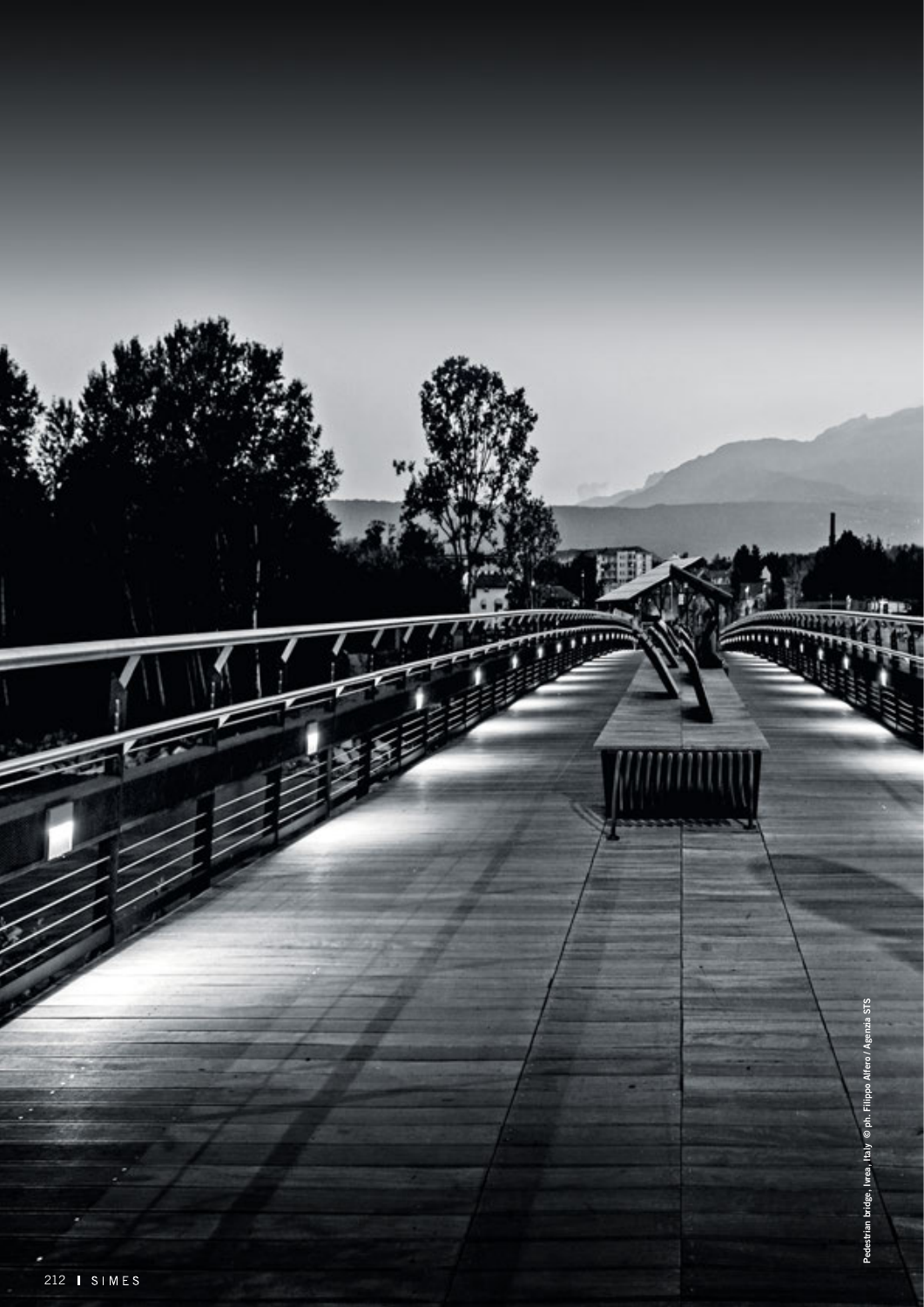

# Skill

### Lighting for surface or flush wall mounting

SKILL represents a new concept of outdoor lighting fitting: a recessed/not-recessed luminaire for wall mounting. It concentrates all the advantages of a recessed fitting, but without requiring a housing in the wall. Due to this easy and user friendly method of installation, SKILL is a unique LED luminaire, assuring high lighting performance and total absence of glare. The most modern electronic technology is contained in the thickness of only 3 cm and provides an excellent quality of light while saving energy. SKILL is available as round, square and rectangular versions.







www.simes.it/skill 213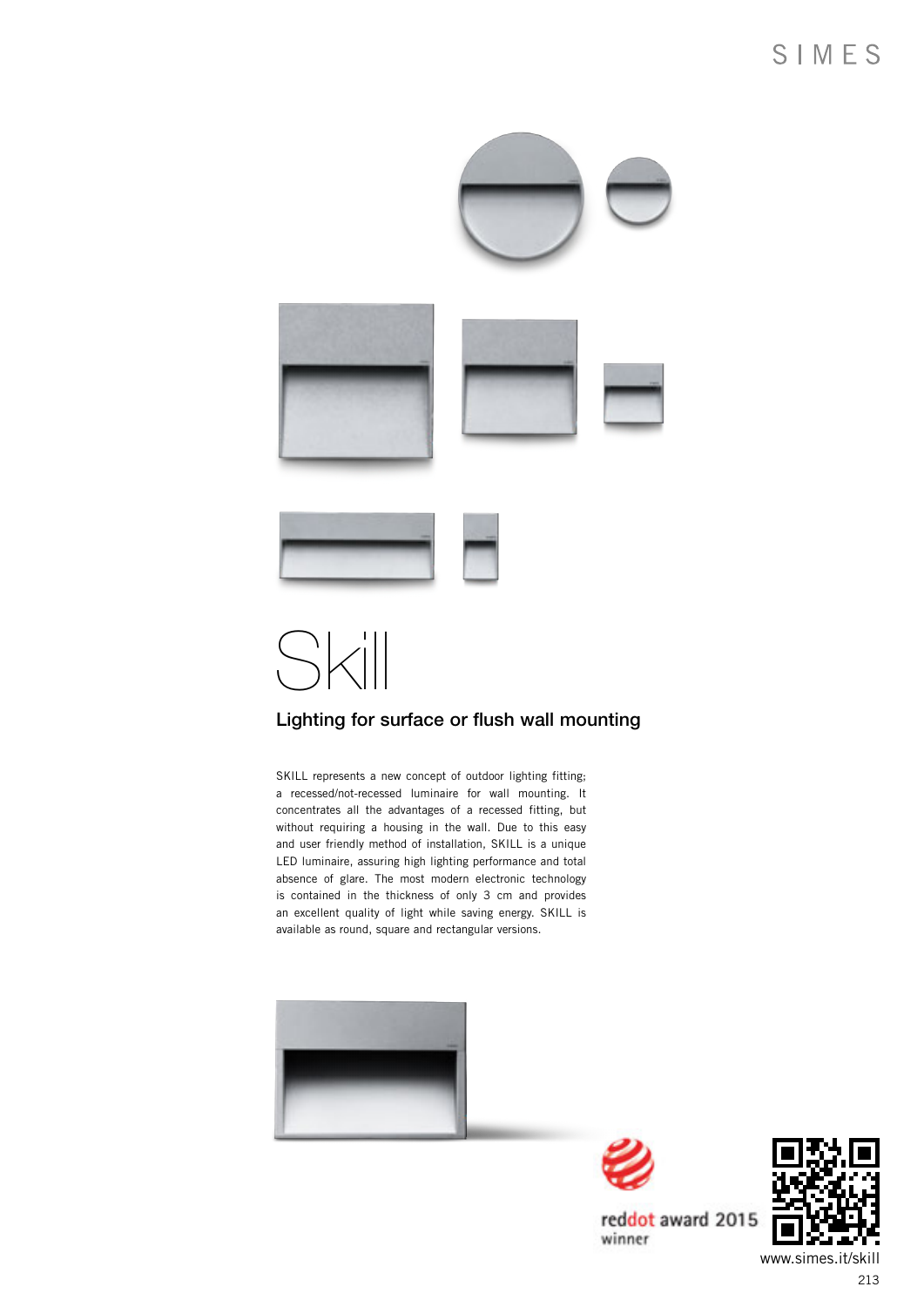

## SKILL Lighting for surface or flush wall mounting

Die-cast EN AB-47100 aluminium housing with high corrosion resistance. Toughened glass diffuser. Stainless steel screws. Luminaire supplied with 1m of cable (Miniskill). Luminaire with double cable entry and grommet (Skill and Skill 270). Luminaire with double grommets. Silicone gaskets. Double powder paint.

Protection class IP65

Isolation class CLASS III  $\circledast$  Miniskill 24V DC  $CLASS I @$  Skill

Mechanical resistance

IK 07 Miniskill Vertical IK 08  $\sqrt{\sqrt[2]{3}}$ 

*For the latest technical information and luminaire updates with LED technology please refer to www.simes.it* 

#### Colours:

White (code 01)  $\bigcirc$ Aluminium grey (code 14)

REGISTERED DESIGN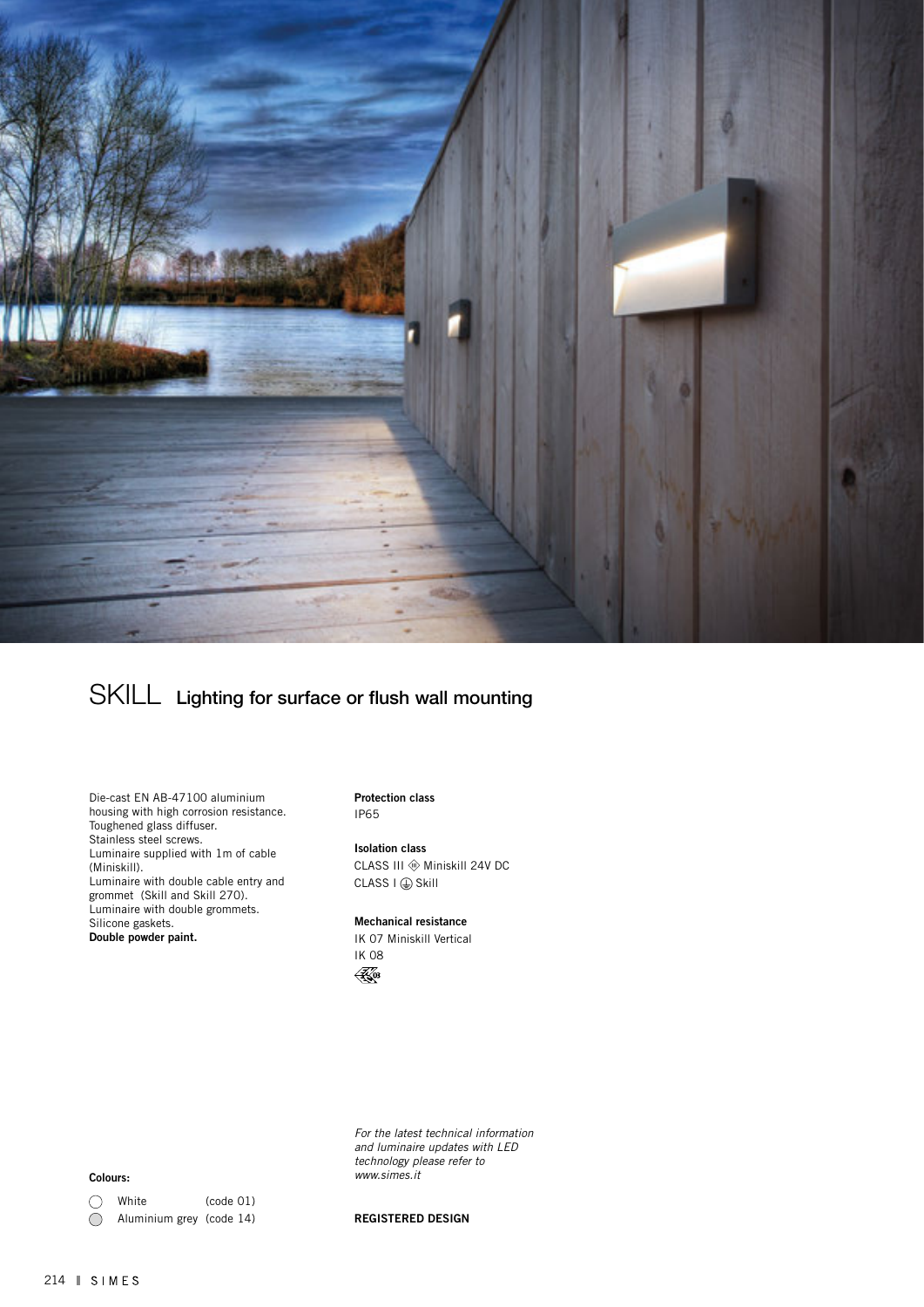### MINISKILL Surface wall mounting

### SIMES



### MINISKILL Flush wall mounting

Miniskill becomes a wall recessed fitting totally flush with the wall by using the recessing box and the fixing kit.







S.6278

RECESSED BOX + FIXING KIT for MINISKILL ROUND (also suitable for fair faced concrete applications) Extractor tools included.

121



RECESSED BOX + FIXING KIT for MINISKILL SQUARE (also suitable for fair faced concrete applications) S.6256

Extractor tools included.



S.6239

RECESSED BOX + FIXING KIT for MINISKILL VERTICAL (also suitable for fair faced concrete applications) Extractor tools included.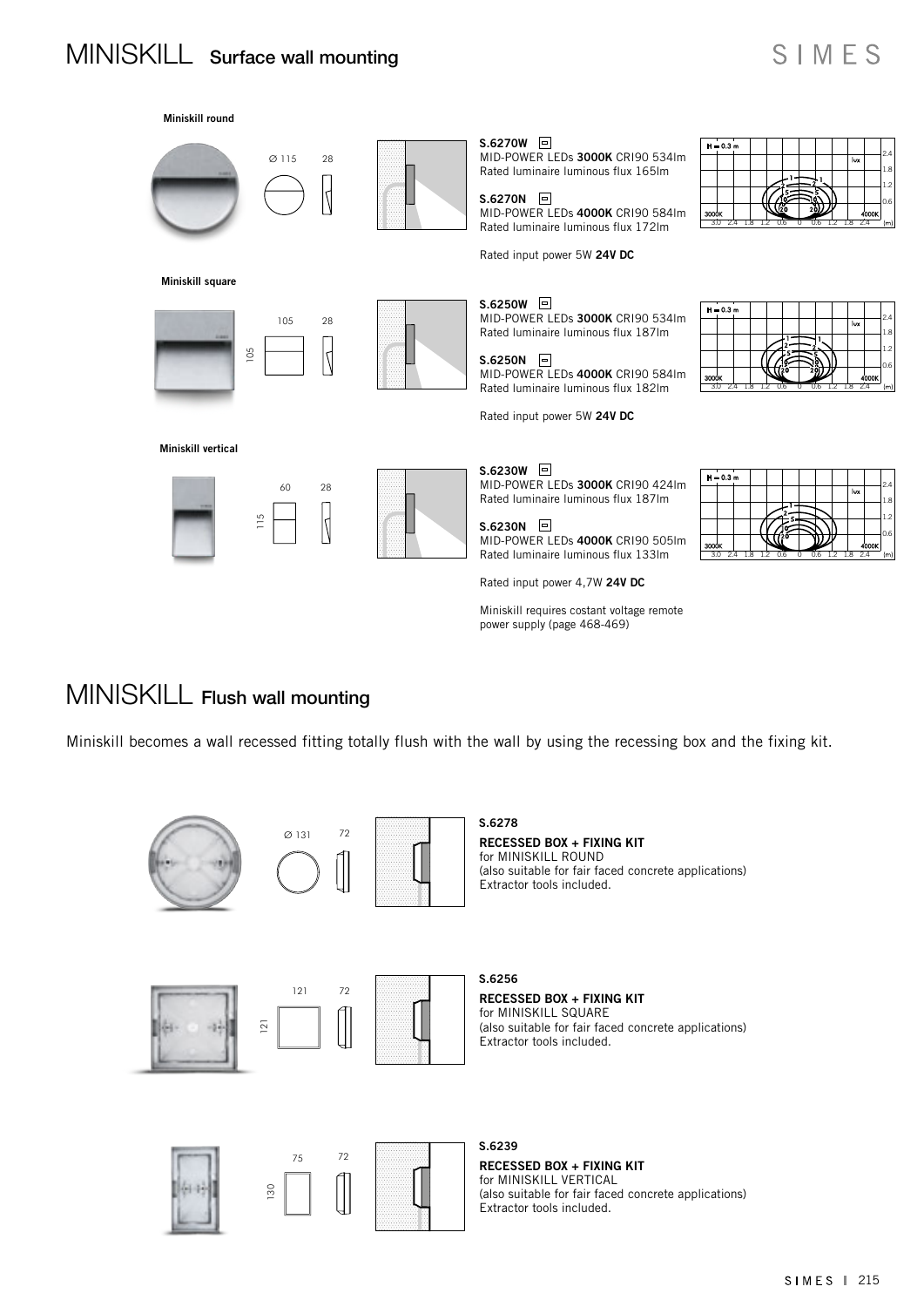Skill round





Ø 220 30

 $\sqrt{2}$ 

MID-POWER LEDs 3000K CRI90 1016lm Rated luminaire luminous flux 329lm

S.6280W

MID-POWER LEDs 4000K CRI90 1050lm Rated luminaire luminous flux 317lm S.6280N  $\Box$ 

Rated input power 9,7W 220V-240V AC 50/60Hz / DC Not Dimmable









MID-POWER LEDs 3000K CRI90 1016lm Rated luminaire luminous flux 360lm S.6260W

MID-POWER LEDs 4000K CRI90 1050lm Rated luminaire luminous flux 338lm  $S.6260N$ 

 $H = 0.5 m$  $3000K$   $\frac{1}{2}$   $\frac{1}{2}$   $\frac{1}{2}$   $\frac{1}{2}$   $\frac{1}{2}$   $\frac{1}{2}$   $\frac{1}{2}$   $\frac{1}{2}$   $\frac{1}{2}$   $\frac{1}{2}$   $\frac{1}{2}$   $\frac{1}{2}$   $\frac{1}{2}$   $\frac{1}{2}$   $\frac{1}{2}$   $\frac{1}{2}$   $\frac{1}{2}$   $\frac{1}{2}$   $\frac{1}{2}$   $\frac{1}{2}$   $\frac{1}{2}$   $\frac$ 





200

Rated input power 9,7W

220V-240V AC 50/60Hz / DC Not Dimmable

Skill square 270mm





MID-POWER LEDs 3000K CRI90 2032lm Rated luminaire luminous flux 841lm S.6255W

### S.6255N

MID-POWER LEDs 4000K CRI90 2100lm Rated luminaire luminous flux 830lm

 $H = 0.5 m$  $3000K$   $3000K$   $4000K$ 

Rated input power 19,4W 220V-240V AC 50/60Hz / DC Not Dimmable

Skill rectangular





115

270 32

 $\sqrt{2}$ 



MID-POWER LEDs 3000K CRI90 1270lm Rated luminaire luminous flux 422lm

S.6240N

MID-POWER LEDs 4000K CRI90 1312lm Rated luminaire luminous flux 423lm

Rated input power 13W 220V-240V AC 50/60Hz / DC Not Dimmable

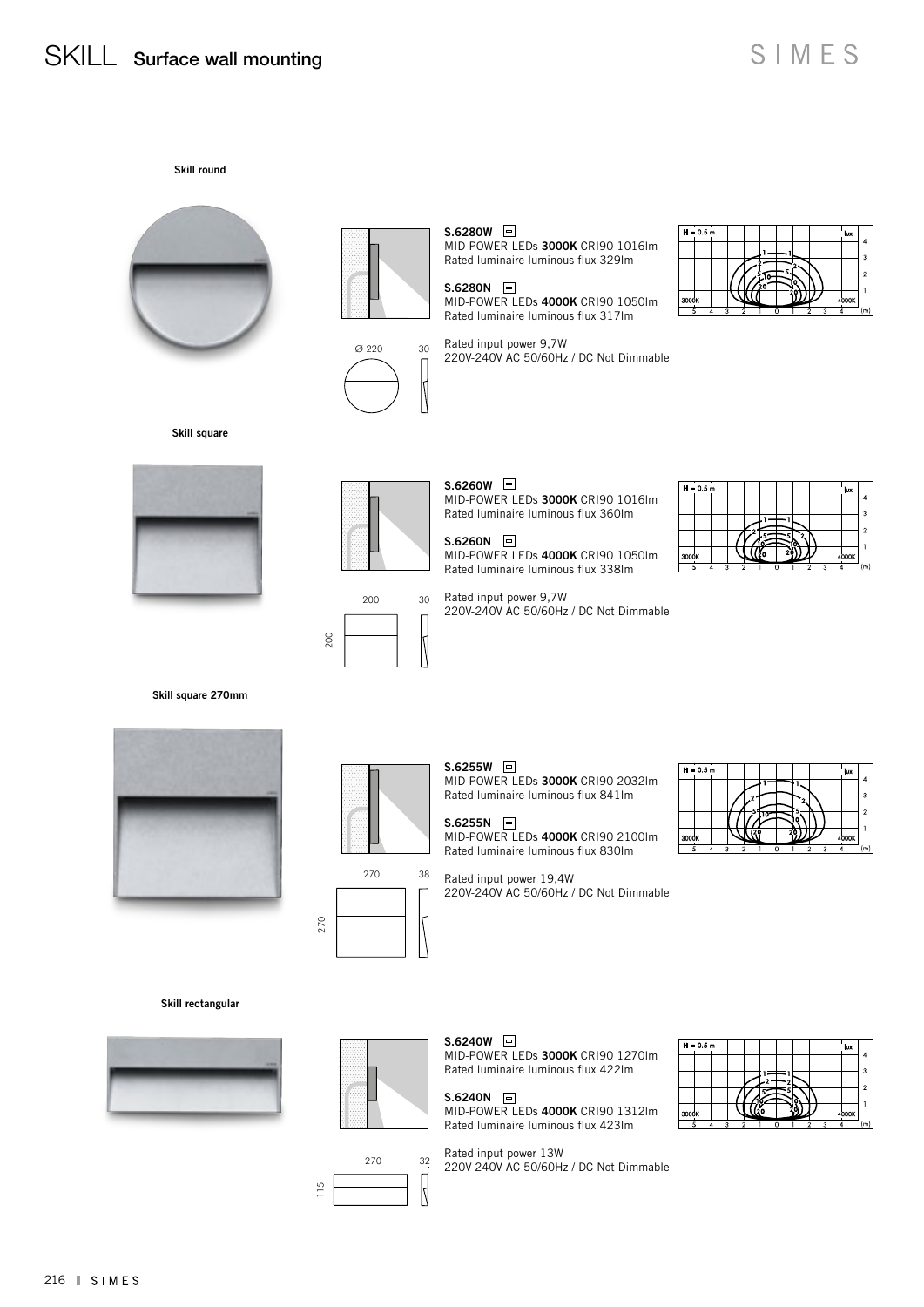## SKILL Flush wall mounting

Skill becomes a wall recessed fitting totally flush with the wall by using the recessing box and the fixing kit.

Ø 237 70



RECESSED BOX + FIXING KIT for SKILL ROUND (also suitable for fair faced concrete applications) Extractor tools included. S.6288

RECESSED BOX + FIXING KIT for SKILL SQUARE 270mm

(also suitable for fair faced concrete applications) Extractor tools included.

#### RECESSED BOX + FIXING KIT for SKILL RECTANGULAR (also suitable for fair faced concrete applications) Extractor tools included.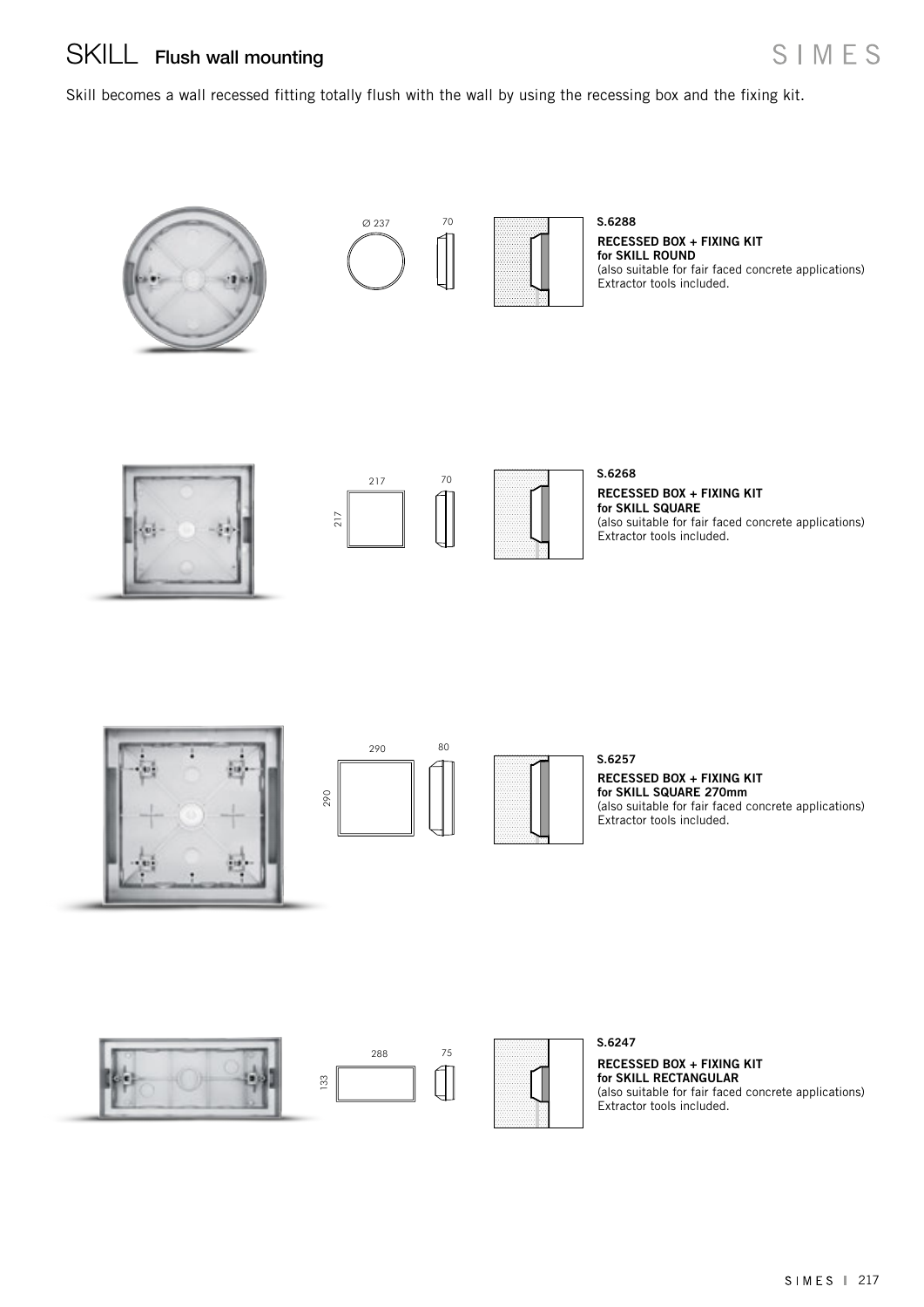

### SKILL Bollard

Die-cast EN AB-47100 aluminium housing with high corrosion resistance. Toughened glass diffuser. Stainless steel screws. Pre-wired luminaire with neoprene cable and connector. Silicone gaskets. Double powder paint.

Protection class IP65

Isolation class  $CLASS II  $\Box$$ 

#### Mechanical resistance of glass

IK 06  $\sqrt{\frac{2}{3}}$ 03

Leds 4000K CRI90 versions are available on request.

*For the latest technical information and luminaire updates with LED technology please refer to www.simes.it* 

#### REGISTERED DESIGN



### S.6359

FLANGE FOR SKILL BOLLARD Steel flange with stainless steel screws (to be buried in concrete).

### S.5506

4 way connector for through wiring (in/out). To install inside the bollard.

Colour:

Aluminium grey (code 14)

218 || SIMES